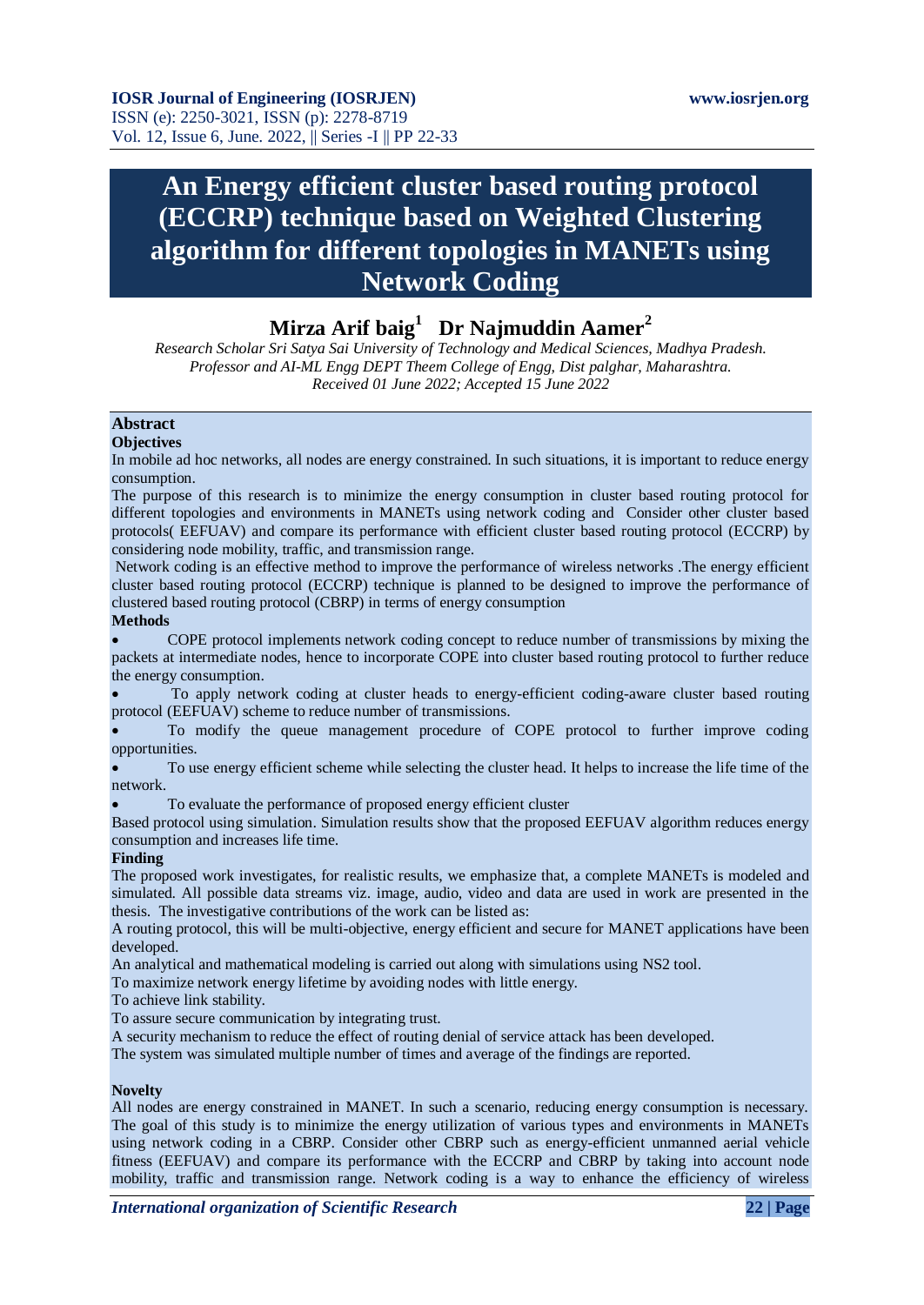networks. Energy Requirements, of the EEFUAV approach is intended to be developed to improve the performance of the CBRP and Energy ECCRP.

**Keyword**- Energy efficient cluster-based routing protocol (ECCRP), Clustered-based routing protocol (CBRP), Energy-efficient fitness of unmanned aerial vehicles (EEFUAV), Mobile adhoc networks (MANET), Cluster head (CH), Weighted Clustering algorithm (WCA).

#### **1.1 Problem Statement**

## **I. INTRODUCTION**

As MANETs lack infrastructure and are very dynamic in nature, routing becomes a key concern. Due to the limited battery capacity of mobile nodes, energy efficient routing has a substantial influence on MANETs. In complicated settings, such as battlefields and emergency relief scenarios, these batteries cannot be replaced or recharged. To that aim, nodes in ad hoc networks should be able to regulate their energy usage effectively in order to extend the network's lifetime. Each node's energy usage changes depending on its communication state: broadcasting, receiving, listening, or sleeping. Any node that loses power will have an impact on the overall network longevity. As a result, because energy efficiency is a vital and broad research subject, it should be taken into account.<sup>[1]</sup>

## **1.2 OBJECTIVES OF RESEARCH WORK**

The objectives of proposed research work are:

We propose the performance analysis of energy efficient cluster based routing protocol (ECCRP) technique for different topologies and environments in MANETs. This technique is designed to improve the performance of CBRP in terms of energy consumption.

Also we compare the performance of this proposed protocol with other cluster based protocols in terms of node mobility, traffic, and transmission range.

To develop routing protocol, this will be multi-objective, energy efficient and secure for MANET applications. The research will be carried out using analytical and mathematical modeling along with simulations.

To maximize network energy lifetime by avoiding nodes with little energy.

To achieve link stability.

To assure secure communication by integrating trust.

To develop a security mechanism to reduce the effect of routing denial of service attack.[1]

#### **1.3 Contributions**

The proposed work investigates, for realistic results, we emphasize that, a complete MANETs is modeled and simulated. All possible data streams viz. image, audio, video and data are used in work are presented in the thesis. The investigative contributions of the work can be listed as:

A routing protocol, this will be multi-objective, energy efficient and secure for MANET applications have been developed.

An analytical and mathematical modeling is carried out along with simulations using MATLAB tool.

To maximize network energy lifetime by avoiding nodes with little energy.

To achieve link stability.

To assure secure communication by integrating trust.

A security mechanism to reduce the effect of routing denial of service attack has been developed.

The system was simulated multiple number of times and average of the findings are reported.[1]

To reduce the energy consumption of routing protocols, I aim to apply network coding technology. My aim is to minimize CBRP energy consumption by checking various CBRP [6] protocol and ECCRP protocol network topology technologies.

The proposed research will focus on developing multi-objective energy efficient routing protocol with the following objectives,

1. To maximize network energy lifetime by avoiding nodes with little energy.

2. To achieve link stability.

3. To assure secure communication by integrating trust.

4. To develop a security mechanism to reduce the effect of routing denial of service attack.

The research will be carried out using analytical and mathematical modeling along with simulations. The research objective is to develop routing protocol, which will be multi-objective, energy efficient and secure for MANET applications.[1]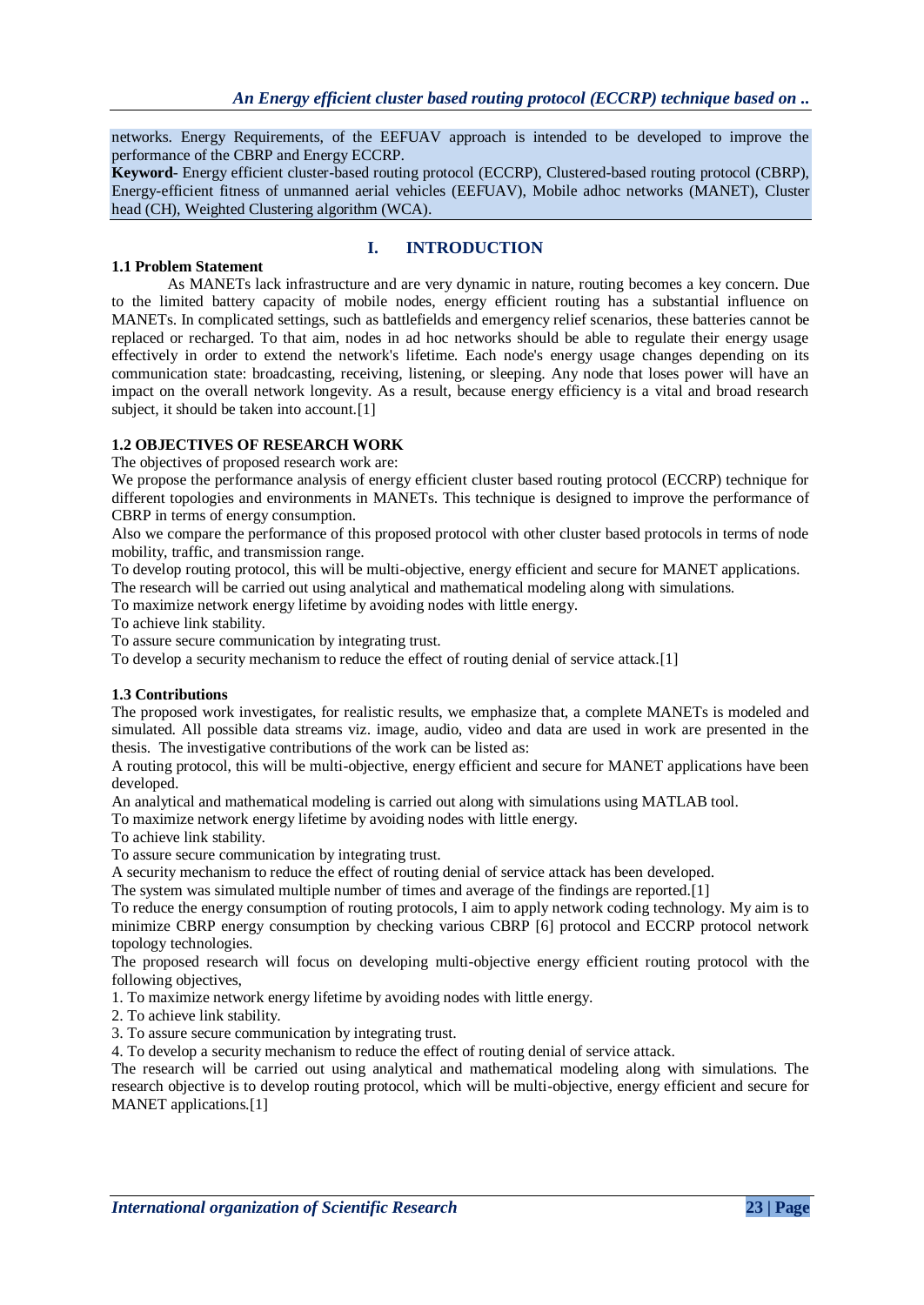### **1.4 Wireless adhoc Networks**

[MANET o](https://en.wikipedia.org/wiki/MANET)r A wireless adhoc network (WANET) is a decentralized kind of remote framework. Since it does not depend upon a prior structure, this network i[s ad hoc.](https://en.wikipedia.org/wiki/Ad_hoc) For instance, Using the [entry points i](https://en.wikipedia.org/wiki/Wireless_access_point)n controlled (infrastructure) wireless networks or routers in the wired networks as an option, every [node t](https://en.wikipedia.org/wiki/Node_(computer_science))ake part in routing through sending information meant for additional nodes, thus the discovering of which the nodes forward information is done powerfully upon the base of connectivity of network as well as the algorithm of routing being used.

The nodes are permitted to move wherein wireless ad hoc mobile networks are the self-designing, dynamic systems. The wireless networks do not have the challenges of foundation configuration as well as management, empowering devices to make as well as connect networks that are "on the fly" – anyplace, any moment.[3]

#### **MANETs (Mobile Ad hoc Networks):**

MANET is a consistently self-sorting out, self-planning, and foundation less system of cell phones related without any wires. It is at times called as "on the fly" systems else "unconstrained systems".[4]

#### **VANETs (Vehicular Ad hoc Networks):**

Vehicular Ad hoc Networks are utilized to correspondence among the vehicles and also the equiproadside. InVANETs [\(Intelligent Vehicular Ad hoc Networks\)](https://en.wikipedia.org/wiki/Intelligent_vehicular_ad_hoc_network) are the sort of counterfeit consciousness which urges the vehicles to act in savvy conduct amid from vehicle to the vehicle crashes, mishaps. Radio wavesare utilized by Vehicles to communicate with each other, making correspondence arranges immediately on the fly where in the vehicles are continuing in the city.[5]

#### **SPANs** [\(Smart Phone Ad hoc Networks\)](https://en.wikipedia.org/wiki/Smart_phone_ad_hoc_network):

[Smart Phone Ad hoc Networksu](https://en.wikipedia.org/wiki/Smart_phone_ad_hoc_network)se current equipment (on a very basic level Bluetooth and Wi-Fi) also additionally programming (conventions) in modernly open cell phones to make shared systems without relying upon cell bearer systems, remote section focuses, or standard system foundation. Most as of late, iPhones of APPLE with variation iOS 7.0 and furthermore greater have been engaged with multi-peer specially appointed work organizing capacity, in iPhones, empowering countless telephones to influence promotion to hoc systems without relying upon cell correspondences. It had been guaranteed this; it is going to "change the entire" world".[3]

#### **Flying corps UAV Ad hoc organizes:**

Unmanned Aerial Vehicle is a plane without pilot on load up. UAVs might be remotely dealt with (at a ground supervision stationwhich is driven by a pilot) or could take off alone reliant upon earlier modified flight outlines. National use of the UAV wires demonstrating the 3D scenes, parcel deliverance (ex: Amazon), et cetera.

UAVs had additionally been utilized by US Air Force for information aggregation also in addition conditions recognizing, without taking a chance with the pilot in a remote adversarial environment. Through remote ad hoc system advancement implanted into the UAVs, different UAVs can talk among every different and also work like a gathering, supportively to finish an operation and occupation. In the event that if a UAV is demolished by a foe, its information could be immediately offloaded remotely to the other close- by UAVs. The UAV specially appointed message mastermind is moreover now and again known as UAV incite sky sort out.[1]

#### **Navy ad hoc networks:**

Naval force delivers for the most part use satellite connections as well as other naval radios to speak with ground station backside on land or with each other. On the other hand, such interactions are constrained by delays as well as restricted range. WANETs permit networks of ship area to be produced over the sea, empowering higher speed remote correspondences between ships, overhauling their sharing of imaging and in addition media data, as well as improved co-ordination in battleground operations. Some protection organizations (for example, Schwartz and Rockwell Collins plus Rohde) have made things that update deliver to-send and additionally transport to the shore cooperations.[2]

#### **Wireless sensor networks:**

Sensors are the significant gadgets that accumulate data identified with an unequivocal attribute, for example temperature, wetness, pressure, and so on. Sensors are progressively associated through remote to permit huge scale gathering the information of sensor. Along a vast specimen of the information of sensor, processing analytics could be utilized to do best of these information. The accessibility of sensor remote systems depend upon the thoughts driving WANETs, as sensors would now have the ability to send with no perpetual radio towers, and also they would now have the capacity to shape organizes over the fly. "Splendid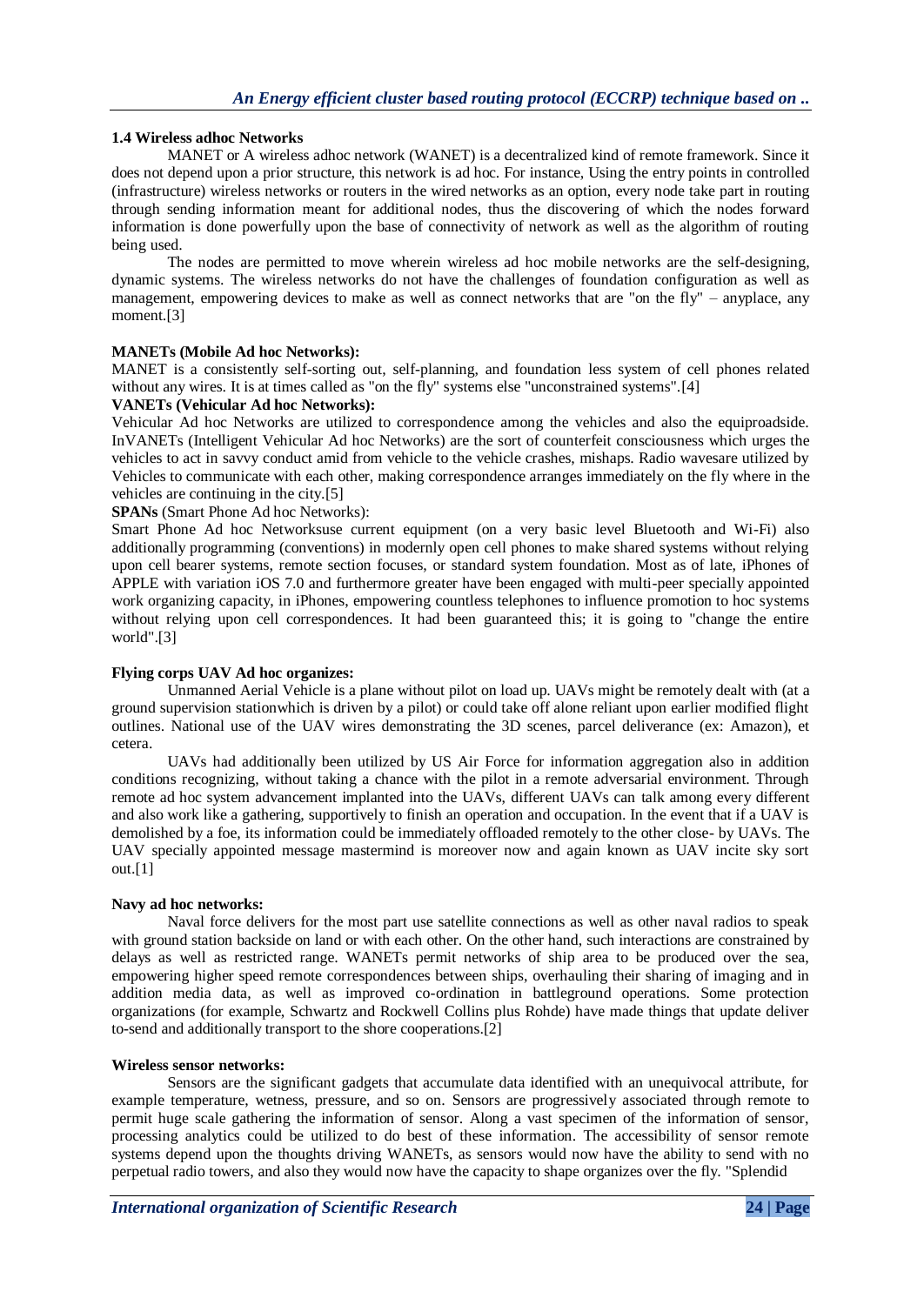Dust" is one amongst the primary ventures performed at U C Berkeley, wherein small radios could be utilized to cross savvy tidy.[1]

#### **Ad hoc network**

WANETs permit instruments, sensors, recordings, as well as additional gadgets to be conveyed and organized remotely for hospital patient observing and clinic, specialist as well as medical caretakers' ready notice, as well as assembling recognition of such information rapidly at combination focuses, with the goal to save the lives. Challenges:

Different books and what's more works have uncovered the convenient and moreover look into challenges going up against remote exceptionally named frameworks or the MANETs. The furthermore challenges (cons) and central focuses could be instantly compressed underneath:

Pros:

Exceeding operating systems

No any exorbitant framework ought to be introduced Usage of unlicensed repeat extend

Speedy course of data around sender

No any single motivation behind disappointment.

Cons

Every system components might be versatile ⇒ incredibly one of a kind topology System capacities ought to have abnormal state of versatility

No any focal substances ⇒ task in totally scattered way.

WANETs can work over various sorts of radios. They could be [UHF \(](https://en.wikipedia.org/wiki/UHF)300 to 3000 MHz), SHF (3 to 30 GHz) and [EHF \(](https://en.wikipedia.org/wiki/EHF)30 to 300 GHz) . Wi-Fi specially appointed utilizes the illegal ISM 2.4 GHz of radios. They could similarly be utilized on 5.8 GHz of radios

#### **WEIGHTED CLUSTERING ALGORITHM**

The weighted bunching calculation (WCA) can powerfully adjust with the steadily changing geography of specially appointed organizations. The weighted grouping calculation (WCA) adequately joins every one of the above framework boundaries with specific gauging factors picked by the framework needs. For instance, power control is vital in CDMA organizations, consequently the heaviness of the relating boundary can be made bigger. The adaptability of changing the weight factors assists us with applying our calculation to different organizations. The yield of clusterhead political race methodology is a bunch of hubs called the prevailing set. As per our documentation, the quantity of hubs that a clusterhead can deal with in a perfect world is δ. This is to guarantee that clusterheads are not over-stacked and the effectiveness of the framework is kept up with at the normal level. The clusterhead political race technique is summoned at the hour of framework initiation and furthermore when the current prevailing set can't cover every one of the hubs. Each conjuring of the political race calculation doesn't really imply that all the clusterheads in the past predominant set are supplanted with the new ones. If a hub isolates itself from its current clusterhead and appends to another clusterhead then the involved clusterheads update their part list as opposed to conjuring the political decision calculation. A fundamental adaptation of this calculation showed up in [8].

#### **NETWORK CODING**

Network coding reduce delays and construct a more robust network .NC is a technique in which transmitted data is decoded and encoded to enhance network throughput. With the advent of Cognitive Radio Networks (CRNs), network coding is shifting away from traditional wireless networks and toward CRNs.[8]

## **II. METHODOLOGY**

#### **Energy-Efficient Coding-Aware Routing Protocol Simulation model**

To make the most of the nodes' energy resources, we suggest an energy-efficient coding-aware routing protocol. This approach use wireless network coding to minimise the energy required for packet transmission and reception at a node. We use network coding in the CBRP protocol to take advantage of clustering and decrease broadcasting cost. The simulation model is depicted in Fig.3.1. The suggested system requires as input parameters nodes, node mobility, node beginning energy, and packets to be transmitted. It generates output in terms of simulation duration, number of packets sent to destination, and node energy left after the simulation.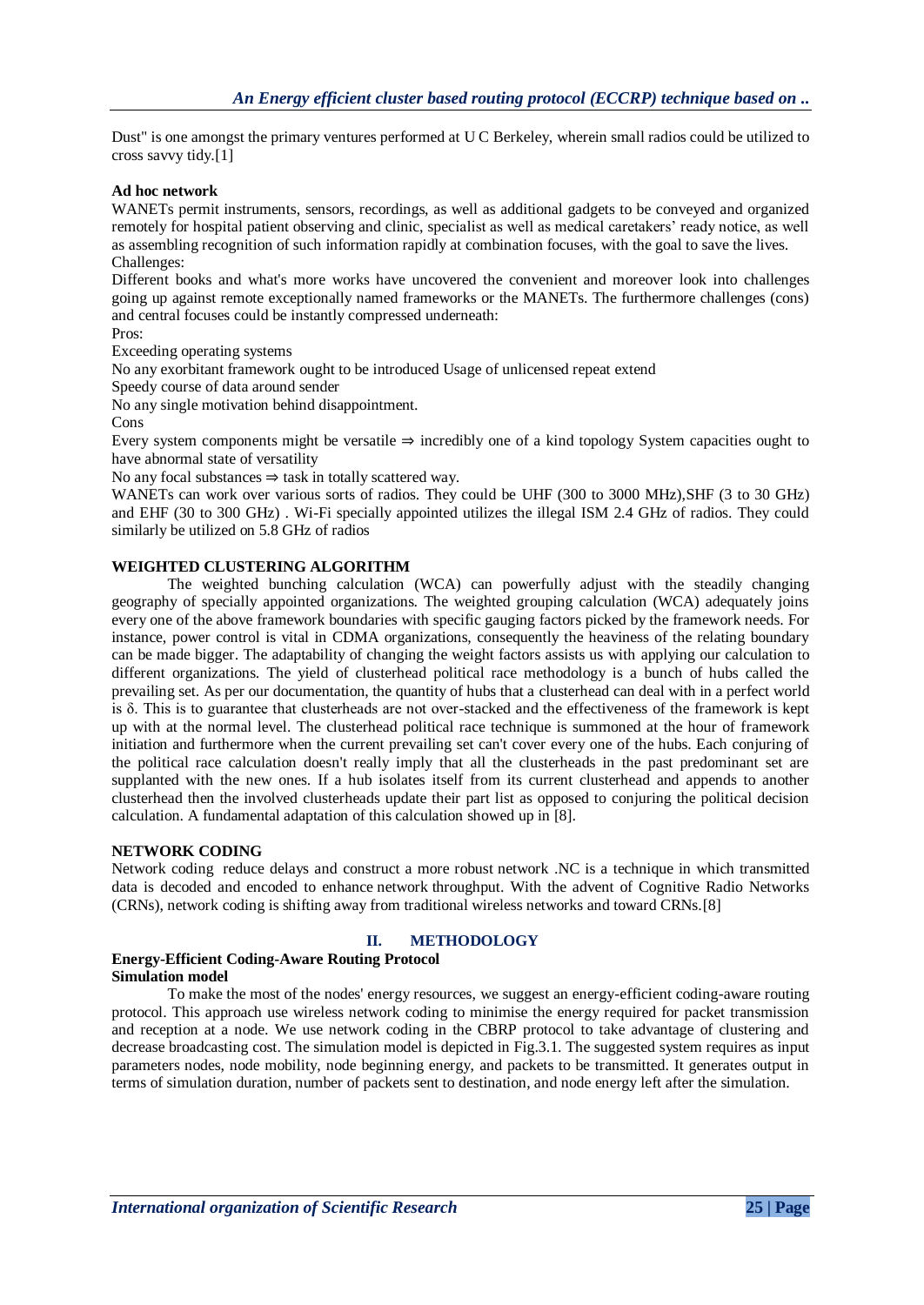

**Fig 1: The simulation model**

#### **ENERGY EFFICIENT COPE ARCHITECTURE**

This strategy enhances the number of coding options available at cluster heads. A node in a COPEbased network maintains a FIFO queue as well as two virtual queues for each neighbour. COPE's present queuing system restricts the coding chances that give coded packets better priority. They aid in the quicker depletion of the queue at the bottleneck node. At each node in the present COPE system, just one queue is maintained. Cope first dequeues the output queue's head packet and then checks the head packets of virtual queues one by one to locate the right packet to encode.<sup>[1]</sup>

#### **ENERGY EFFICIENT CLUSTERING SCHEME**

High energy nodes are regarded as cluster heads. One method for conserving energy in a cluster-based ad hoc network is for all member nodes except the gateway node to enter sleep mode while idle. Only CHs and gateway nodes are active for any communication in this technique; in other words, the network's backbone is always active for any communication. If a node is idle for t1 seconds, send a packet to CH to put it to sleep. If this node receives an ACK from the CH, it enters a t2-second sleep state. Every node has an internal clock that resets when it is placed to sleep. The node automatically wakes up after t2 seconds. Because cluster heads and gateway nodes are active throughout the network, our approach has a low latency time. In our module, we define idle timer, which displays the time that a node was idle, and sleep timer, which displays the time that a node was sleeping. We implemented the technique in the routing layer and only considered member nodes, excluding gateway and cluster head nodes.[2]

#### **NETWORK CODING AT CLUSTER HEAD (CH).**



**Fig 2** *Algorithm at Node to Process Packet*

The cluster head is chosen utilising the above-mentioned process known as energy efficient clustering. It picks the node as cluster head by assessing its energy levels, which helps to extend the life of the cluster head as well as the network. To enhance coding chances, we deploy the above-mentioned energy-efficient COPE protocol at the cluster head. The cluster nodes will pass their packets to the cluster head, allowing us to have more packets at the CH, increasing coding options while decreasing the number of transmissions. To extend the life of the CH, we pick it depending on a threshold value on the node's energy levels. For example, we take node energy levels 50 and 70 out of 100 into account.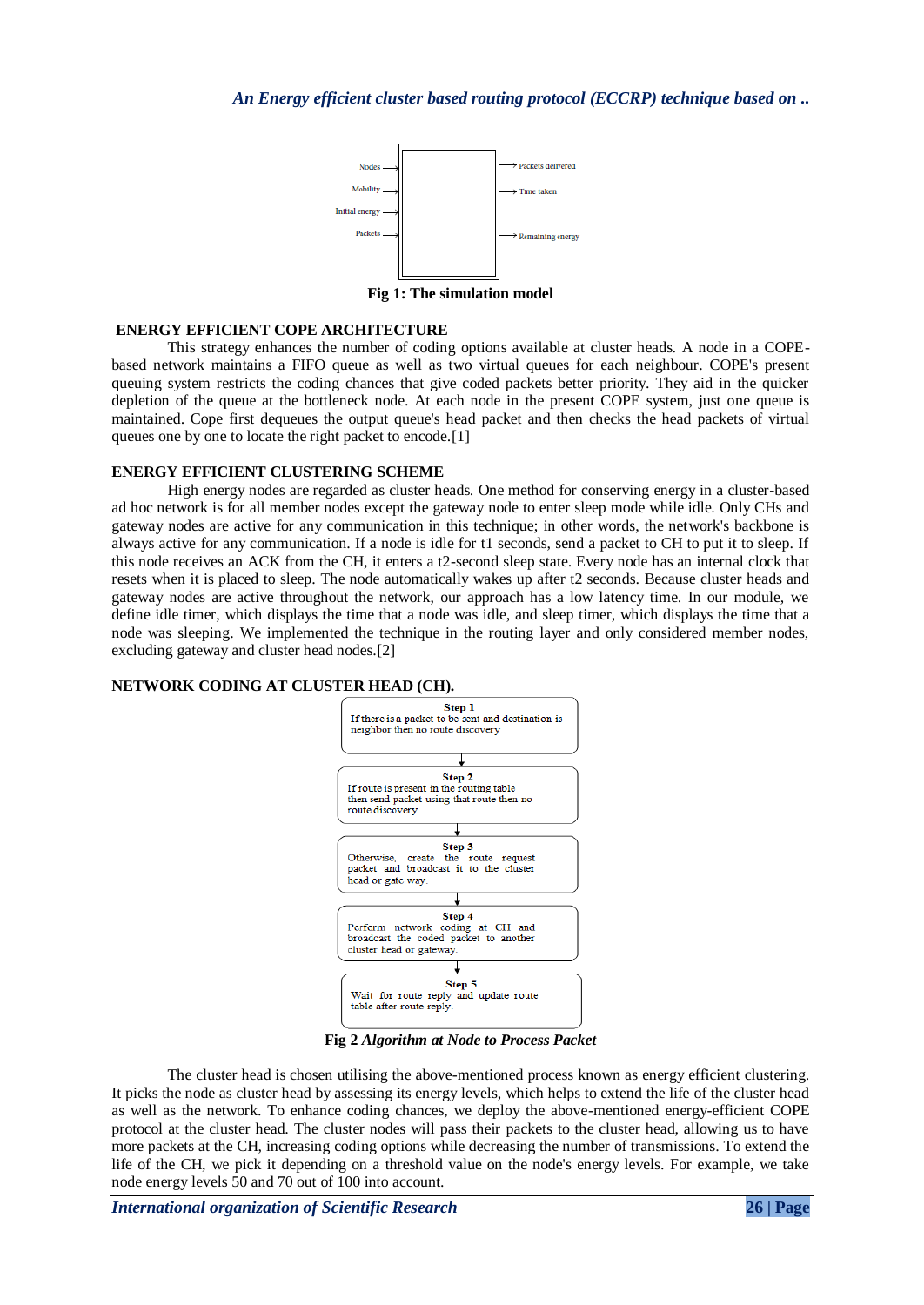| <b>Coding Procedure</b>                                                                                                                                                                   |
|-------------------------------------------------------------------------------------------------------------------------------------------------------------------------------------------|
| Pick packet p at the head of the output queue<br>Createtopology(n);<br>UpdateNbrRecTable(P);<br>$U = tdpFwdnode(n);$<br>if u is not equal to Fwder(P) return;<br>if allNbrRecv(P) return; |
| if(Natives(p))<br>if( $Prob(p) > 0.4$ and $DelayTolerance(p) > 0.8$ )<br>£<br>if $size(p) > 100$ bytes then<br>Ł<br>which queue $= 1$<br>else                                             |
| ł<br>which queue $= 0$                                                                                                                                                                    |
| ObtainCodeSet(C)<br>{// Pick packet p at the head of the output queue<br>$C = p$                                                                                                          |
| for each remaining packet r in the queue<br>{ for each neighbor v<br>{if (cannot decode( $p \oplus r$ )) then<br><i>goto</i> Continue                                                     |
| $C = C \cup r$                                                                                                                                                                            |
| $p = p \oplus r$<br>Continue<br>ı                                                                                                                                                         |
| return C                                                                                                                                                                                  |
| if $( C  > 1)$ then<br>{sendCodedPkts(C);<br>ı                                                                                                                                            |
| else if (!Timeout(p)<br>${$ Queue $(p,t);$<br>3                                                                                                                                           |
| else { send Native(p);<br>ı                                                                                                                                                               |
| } else<br>£<br>for each $r = decode(P)$                                                                                                                                                   |
| ${ \nTDP_NC(P) }$<br>ı<br>3                                                                                                                                                               |
| ١                                                                                                                                                                                         |

**Algorithm 1:** Packet encoding procedure

#### **Packet Encoding and Packet Decoding**

We employ the notion of the energy-efficient COPE protocol for packet encoding. If node u's neighbour reception table is correct, u transmits an XOR-ed packet p with packet probability 0.7 and delay tolerance 0.8. Neighbor V of u should be able to decode p using native packets that have been saved. The coding technique should ensure that all encoded packets' future hops can decode their corresponding native packets (see Algorithm 1).

Assume that source S must broadcast packets p 11, p 12, p 13, and p 14, and that Receiver R 11 extracts p 11 packet, Receiver R 12 extracts p 13 packet, Receiver R 13 extracts p 12 packet, and Receiver R 14 extracts p 14 packet. Receiver R 15 has all of the packets p 11, p 12, p 13, and p 14, but Receiver R 16 does not have any opportunity to decode the packet.

#### **III. RESULTS AND DISCUSSION**

This chapter contains pictures of the research work's findings. This chapter describes the simulation model's response to various inputs. The photographs are self-explanatory. The outcome changes depending on the input. The snapshot simplifies the user's understanding of the model's operating activities.

#### **3.1 PERFORMANCE ANALYSIS OF ECCRP PROTOCOL**

We utilise simulation to assess our suggested technique (Table 1). Our model is depicted in the images below. NS2 was used to run our studies. We take into account energy use while sending, receiving, idling, and sleeping. We conducted our simulation with various numbers of nodes. The proposed ECCRP protocol's performance is compared to that of the original CBRP protocol. NS2 is used to model CBRP and ECCRP.

#### **Previous study**

The actual model code developed in MATLAB 2014 and saved as m.file. The simulation settings are Field Dimensions - x and y maximum (in meters), Sink x and y Coordinates, and The number of nodes in the field. Types of Energy Model Transmit Amplifiers, Data Aggregation Energy, Heterogeneity Values the percentage of advanced nodes, the percentage of intermediate nodes, and the maximum number of rounds.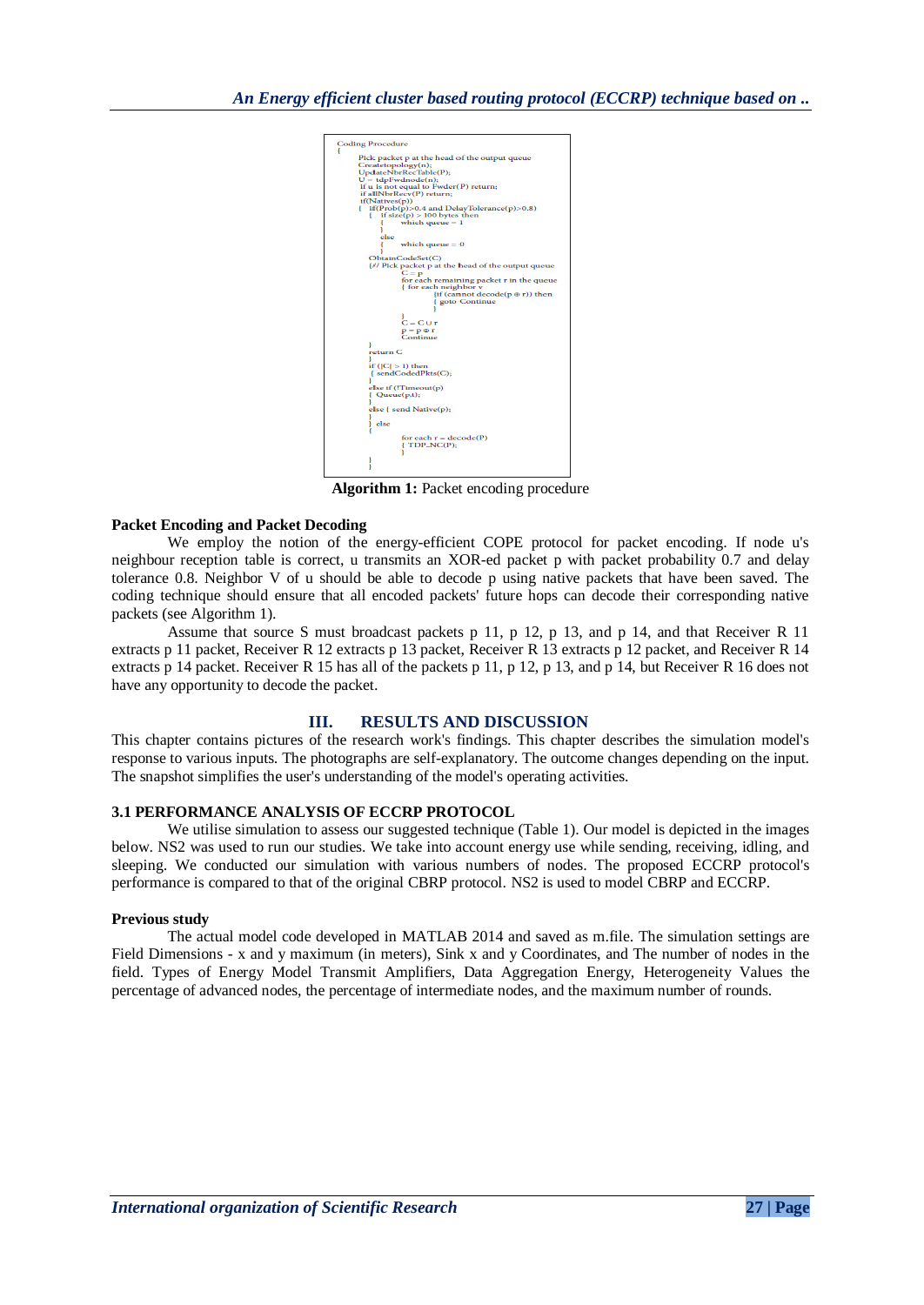



**Figure 3: generating the initial nodes (CBRP) Figure 4: generating the initial nodes (ECCRP)**

#### *Energy Consumption of Nodes*

In this part, I investigate 30 sources among 60 nodes inside the designated region, with packet rates ranging from 5 to 60 packets/s. Each node travels at a speed of 0–20 m/s, and the simulation model was run 20 times. Each node is given 510 J, and the simulation is run for 1000 seconds. Figure 10 depicts the number of nodes with 0% residual energy as a function of simulation duration. When the simulation time is increased, the ECCCRP consumes less energy than the CBRP.





**ECCRP**

Figure 5: nodes energy consumption Figure 6: Energy consumption versus nodes for CBRP and

At 700 s, the suggested ECCRP algorithm has 6 nodes with 0% residual energy, but the CBRP has 41 nodes, as seen in Figure 10. In this case, the number of transmissions is proportional to the number of transmissions. We emulated the CBRP and ECCRP protocols here. Figure 11 depicts the average energy usage during route finding vs. the number of nodes in the network at various nodes. According to the results, as the number of nodes rises, so does energy consumption, and the performance of the ECCRP algorithm outperforms the CBRP method.

#### *Energy Consumption.*

The amount of energy utilised is proportional to the number of transmissions. We emulated the CBRP and ECCRP protocols here. Figure 6.6 depicts the average energy usage in route finding vs. the number of nodes in the network at various nodes. According to the results, as the number of nodes rises, so does energy consumption, and the performance of the ECCRP algorithm outperforms the CBRP method.

## *Energy Consumption versus Simulation Time.*

The network's energy consumption vs simulation time is depicted in Fig.6.7. It is observed that as the simulation time grows, so does the energy consumption, and CBRP uses more energy. The ECCRP uses less energy in this case because we are conducting network coding at the CHs to limit the amount of transmissions. As a result, it takes less energy to transport the network's total packets.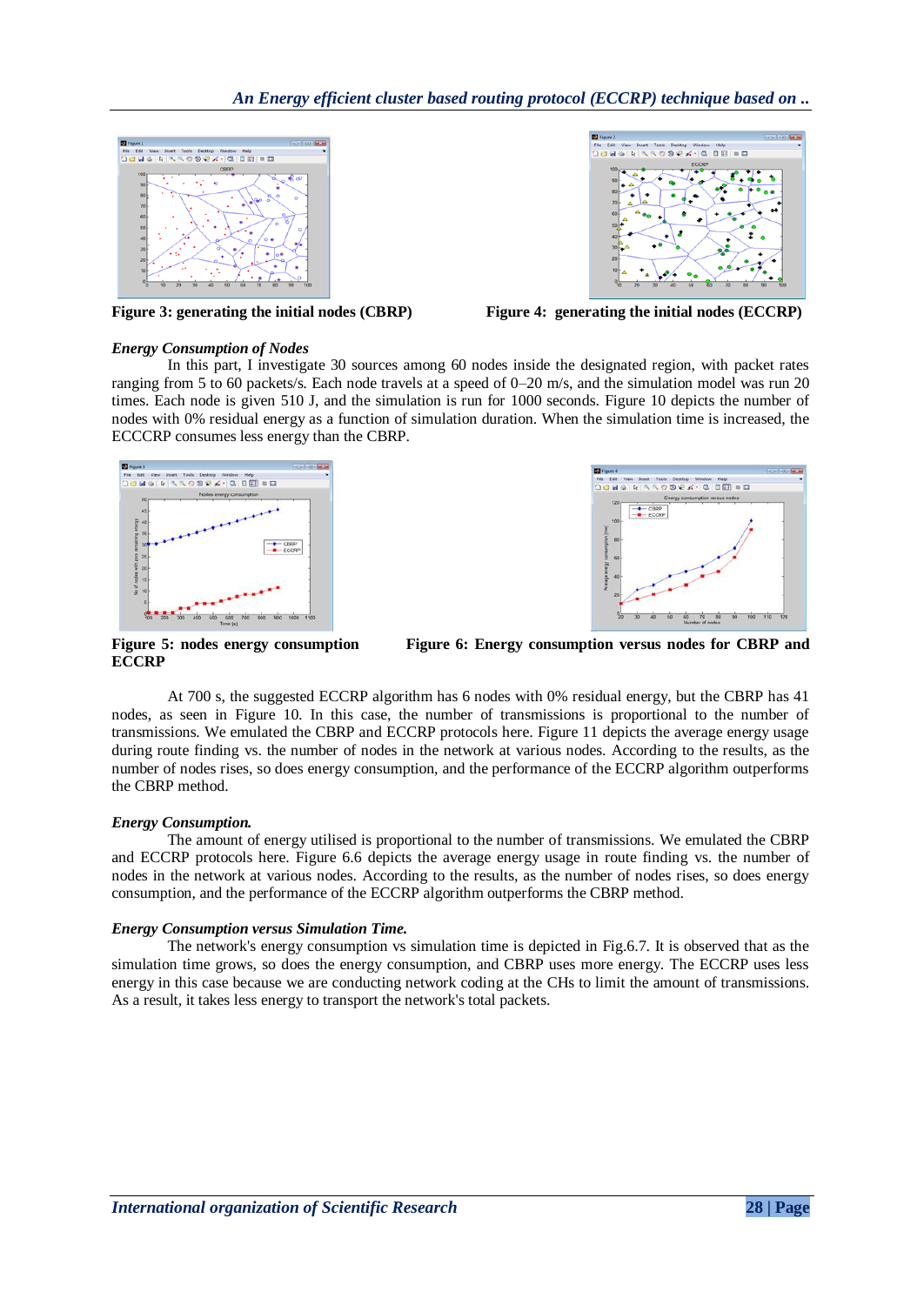



**Figure 7: energy consumption Figure 8: energy consumption versus nodes Versus** simulation time **for CBRP** and **ECCRP** 

#### *Data Packets Reached to Destination.*

To see how such energy savings effect network longevity when the ECCRP protocol is employed, each node was given a starting energy of 25 Joules. To guarantee that nodes ran out of energy, the simulations were performed for 5000 seconds. The number of data packets successfully delivered to the destinations is depicted in Fig.6.7. When compared to CBRP, it is obvious that the number of packets successfully delivered to the destination utilising the ECCRP protocol was higher.

#### **3.2 PERFORMANCE ANALYSIS OF MODIFIED ECCRP PROTOCOL**

The variety of topologies and situations the energy-ECCRP approach may be tested. Compare their performance to that of the EEFUAV when node mobility, traffic, and transmission range are taken into account by consider different cluster-based protocols**.**



Fig 9: generating the initial nodes (EEFUAV) **For CBRP and ECCRP and EEFUAV**



**Fig 10: energy consumption versus simulation time** 





#### **IV. CONCLUSION**

In this study, we presented an EEFUAV approach to improve energy-ECCRP and CBRP's energy consumption performance. EEFUAV employs the Weighted Clustering method. To increases cluster life time by lowering energy usage the optimal CH is chosen. At CHs, to limit the number of transmissions, network coding is used and hence the amount of energy consumed. When coding at intermediate nodes we also implemented a flow-based queue structure to maximize coding chances.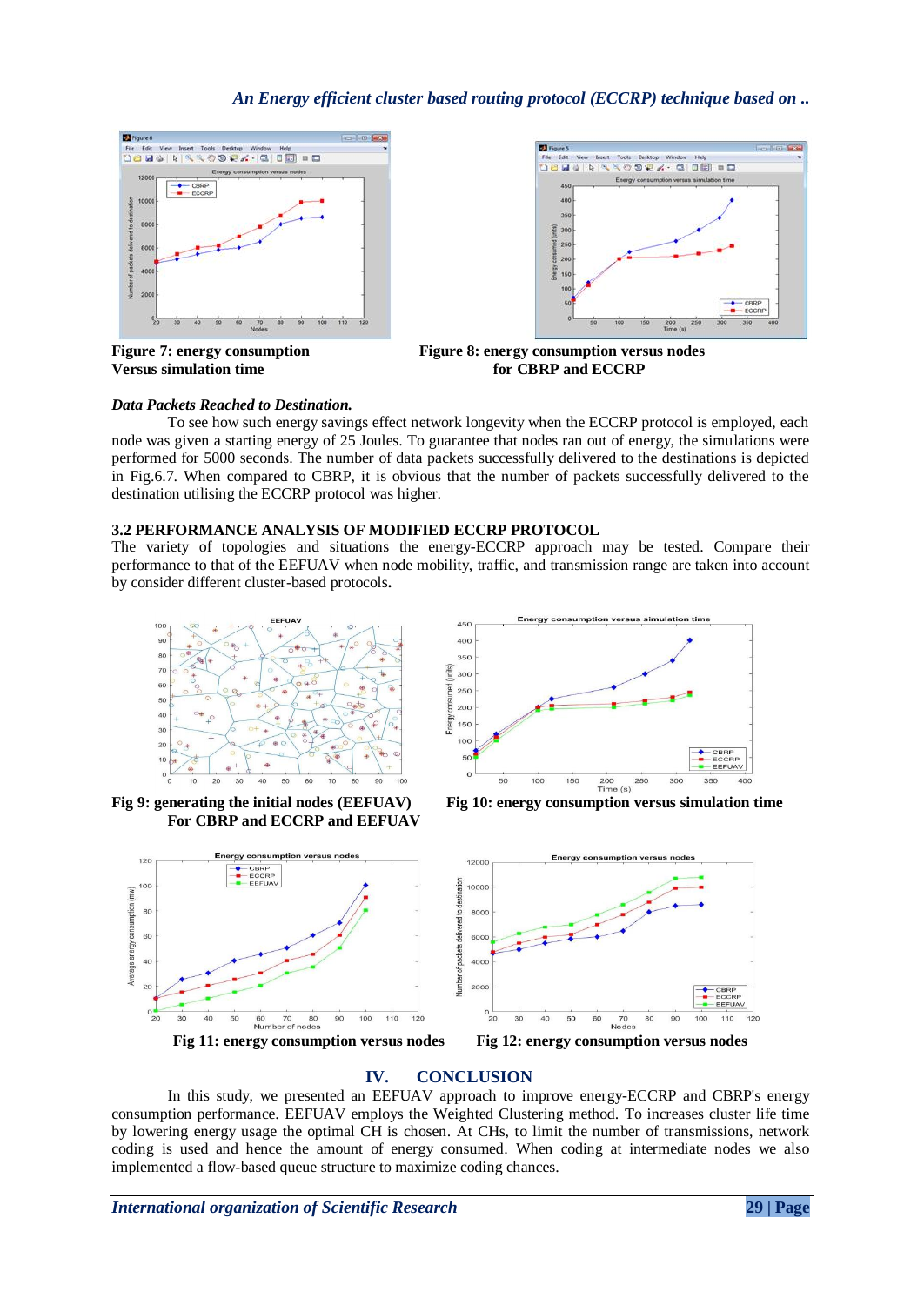In a variety of topologies this protocol has also been tested and settings to ensure its efficacy. By compared their performance by taking traffic, node mobility, and transmission range into account, we also looked at alternative cluster-based protocols.

#### **Future Work**

In future implemented and simulated of EEFUAV technique can be done in python programming and R language.

#### **REFERENCES**

- [1]. Baig MA. An Efficient Cluster Based Routing Protocol (ECCRP) Technique Based on Weighted Clustering Algorithm for Different Topologies in Manets using Network Coding [J] (2022). <https://www.ijdcn.latticescipub.com/wp-content/uploads/papers/v1i2/B5011021221.pdf>
- [2]. Gulganwa, P., Jain, S. (2022). EE-WCA: Energy Efficient Weighted Clustering Algorithm to Regulate Application's Quality of Service Requirements. Wireless Personal Communication. <https://doi.org/10.1007/s11277-022-09531-2>
- [3]. J. Amutha, Sandeep Sharma, Sanjay Kumar Sharma. (2021). Strategies based on various aspects of clustering in wireless sensor networks using classical, optimization and machine learning techniques: Review, taxonomy, research findings, challenges and future directions.Computer Science Review.40. 100376.<https://doi.org/10.1016/j.cosrev.2021.100376>
- [4]. Ketshabetswe, L. K., Zungeru, A. M., Mangwala, M., Chuma, J. M., & Sigweni, B. (2019). Communication protocols for wireless sensor networks: A survey and comparison. Heliyon. 5(5). e01591[. https://doi.org/10.1016/j.heliyon.2019.e01591](https://doi.org/10.1016/j.heliyon.2019.e01591)
- [5]. Faheem M.Gungor V.C.
- [6]. MQRP : mobile sinks-based QoS-aware data gathering protocol for wireless sensor networks-based smart grid applications in the context of industry 4. 0-based on internet of things.
- [7]. Future Gener. Comput. Syst. 2018; 82: 358-374
- [8]. Bilal S.et al.
- [9]. 3D weighted centroid algorithm & RSSI ranging model strategy for node localization in WSN based on smart devices.
- [10]. Sustain. Cities Soc. 2018; 39: 298-308
- [11]. M. Faheem, V.C. Gungor, Energy Efficient and QoS Aware Routing Protocol forWireless Sensor Network-Based Smart Grid Applications in the Context of Industry4.0, 2017, pp. 4–6
- [12]. J. S. Yang, K. Kang, Y.-J. Cho, and S. Y. Chae, "PAMP: Power-aware multi-path routing protocol for a wireless ad hoc network," in Proceedings of the IEEE Wireless Communications and Networking Conference (WCNC '08), pp. 2247–2252, Las Vegas, Nev, USA, April 2008.
- [13]. M. Faheem, V.C. Gungor, MQRP : mobile sinks-based QoS-aware data gatheringprotocol for wireless sensor networks-based smart grid applications in the contextof industry 4 . 0-based on internet of things, Future Gener. Comput. Syst. 82(2018) 358–374.
- [14]. S. Bilal, et al., 3D weighted centroid algorithm &RSSI ranging model strategy fornode localization in WSN based on smart devices, Sustain. Cities Soc. 39(September 2017)
- [15]. Y. Sheng, Z. Baoxian, L. Cheng, H. Mouftah, Routing protocols for wireless sensornetworks with mobile sinks: a survey, Commun. Mag. IEEE 52 (7) (2014)150–157.[28] Z.D. Jingjing Yan, Mengchu Zhou, Recent advances in energy-efficient routingprotocols for wireless sensor networks: a review, IEEE Access 4 (2016).L.K. Ketshabetswe et al. Heliyon 5 (2019) e0159140
- [16]. S. Giordano, "Mobile ad hoc networks," in Handbook of Wireless Networks and Mobile Computing, pp. 325–346, 2002.
- [17]. R. M. de Moraes, H. R. Sadjadpour, and J. J. Garcia-Luna- Aceves, "Mobility-capacity-delay trade-off in wireless ad hoc networks," Ad Hoc Networks, vol. 4, no. 5, pp. 607–620, 2006.
- [18]. C.-M. Chao, J.-P. Sheu, and I.-C. Chou, "An adaptive quorumbased energy conserving protocol for IEEE 802.11 ad hoc networks," IEEE Transactions on Mobile Computing, vol. 5, no. 5, pp. 560–570, 2006.
- [19]. M. Chi and Y. Yang, "A prioritized battery-aware routing protocol for wireless ad hoc networks," in Mobile Systems, pp. 45–52, October 2005.
- [20]. J. H. Chang and L. Tassiulas, "Energy conserving routing in wireless ad-hoc networks," in Proceedings of the 19th Annual Joint Conference of the IEEE Computer and Communications, pp. 22–31, March 2000.
- [21]. M. Jiang, "Cluster based routing protocol (CBRP)," draft-ietfmanet- cbrp-spec-01. Txt, 1999.
- [22]. S. Katti, H. Rahul, W. Hu, D. Katabi, M. M´edard, and J. Crowcroft, "XORs in the air: practical wireless network coding," in Proceedings of the Conference on Applications, Technologies, Architectures, and Protocols for Computer Communications (SIGCOMM '06), pp. 243–254, 2006.